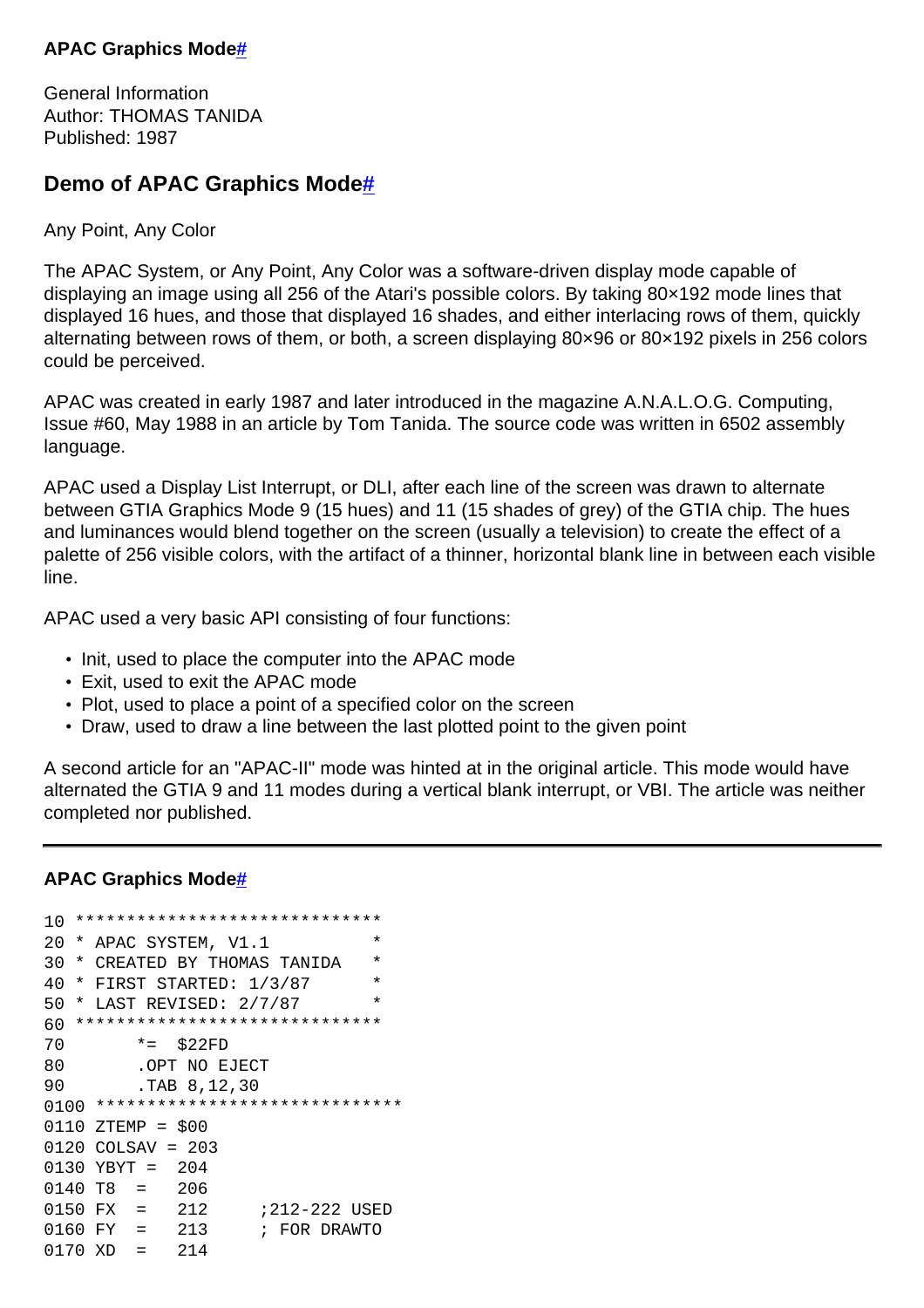|          | $0180 \text{ YD} = 215$                                       |
|----------|---------------------------------------------------------------|
|          | 0190 XACC = 216                                               |
|          | 0200 YACC = 217                                               |
|          | $0210$ DELTX = 218                                            |
| 0220     | $DELTY = 219$                                                 |
|          | 0230 EPOINT = 220                                             |
|          | $0240$ TMP1 =<br>221                                          |
|          | $0250$ COUNT =<br>222                                         |
|          | 0260 ******************************                           |
| 0270     | $^\star$<br>$^\star$<br>SYSTEM EQUATES                        |
|          | 0280 ******************************                           |
|          | 0290 CASINI = \$02<br>$\mathfrak{z}$                          |
|          |                                                               |
|          | $0300$ TRAMSZ = \$06<br>; 6                                   |
|          | 0310 WARMST = \$08<br>; 8                                     |
| 0320     | $DOSVEC = $0A$ ; 10                                           |
| 0330     | $DOSINI = $0C$ ; 12                                           |
|          | $0340$ ROWCRS = \$54<br>;84                                   |
|          | $0350$ COLCRS = \$55<br>;85                                   |
|          | 0360 SCREEN = \$58<br>;88                                     |
|          | 0370 RAMTOP = $$6A$ ; 106                                     |
|          | 0380 LOMEM = \$80<br>, 128                                    |
|          | 0390 VDSLST = $$0200$ ;512                                    |
|          | 0400 VVBLKI = \$0222 ;546                                     |
|          | 0410 SDMCTL = \$022F ;559                                     |
|          | 0420 SDLSTL = $$0230$ ;560                                    |
|          | 0430 GPRIOR = $$026F$ ;623                                    |
|          | 0440 COLOR4 = $$02CB$ ;712                                    |
|          |                                                               |
|          |                                                               |
| 0470     | $ICBADR = $0344 : 836$                                        |
| 0480     | ICBLEN = $$0348$ $:840$                                       |
|          | 0490 ICAUX1 = $$034A$ ;842                                    |
|          | 0500 COLBK = $$D01A$ $$53274$                                 |
| 0510     | $PRIOR = $D01B$<br>;53275                                     |
|          | $0520$ WSYNC = $$D40A$ ;54282                                 |
|          | 0530 VCOUNT = $$D40B$ ; 54283                                 |
|          |                                                               |
|          | $0550$ CIOV = \$E456 ;58454                                   |
|          |                                                               |
|          | 0570 SYSVBV = \$E45F $:58463$                                 |
|          | 0580 ******************************                           |
|          | 0590 * (FOR BINARY LOADS)                                     |
| 0600     | JMP SYSSET                                                    |
| 0610     | $^\star$                                                      |
|          | 0620 * BASIC ENTRY POINTS:                                    |
| 0630     | JMP BASPLT ; PLOT                                             |
| 0640     | JMP BASDRW2 ; DRAWTO                                          |
| 0650     | JMP BASEXGT ; EXIT APAC                                       |
| 0660     | JMP BASINGT ; INIT APAC                                       |
|          | 0670 * ML ENTRY POINTS:                                       |
| 0680     | JMP PLT256 ; PLOT                                             |
|          | JMP DRT256 ; DRAWTO                                           |
| 0690     |                                                               |
| 0700     | JMP EXITGT ; EXIT APAC                                        |
| 0710     | JMP INITGT ; INIT APAC<br>0720 ****************************** |
|          |                                                               |
| $0730 *$ | BASIC ENTRY:                                                  |
| $0740 *$ | Q=USR(BASPLT, X, Y, COL)                                      |
| $0750 *$ |                                                               |
|          | 0760 * THIS SUBR PLOTS A POINT                                |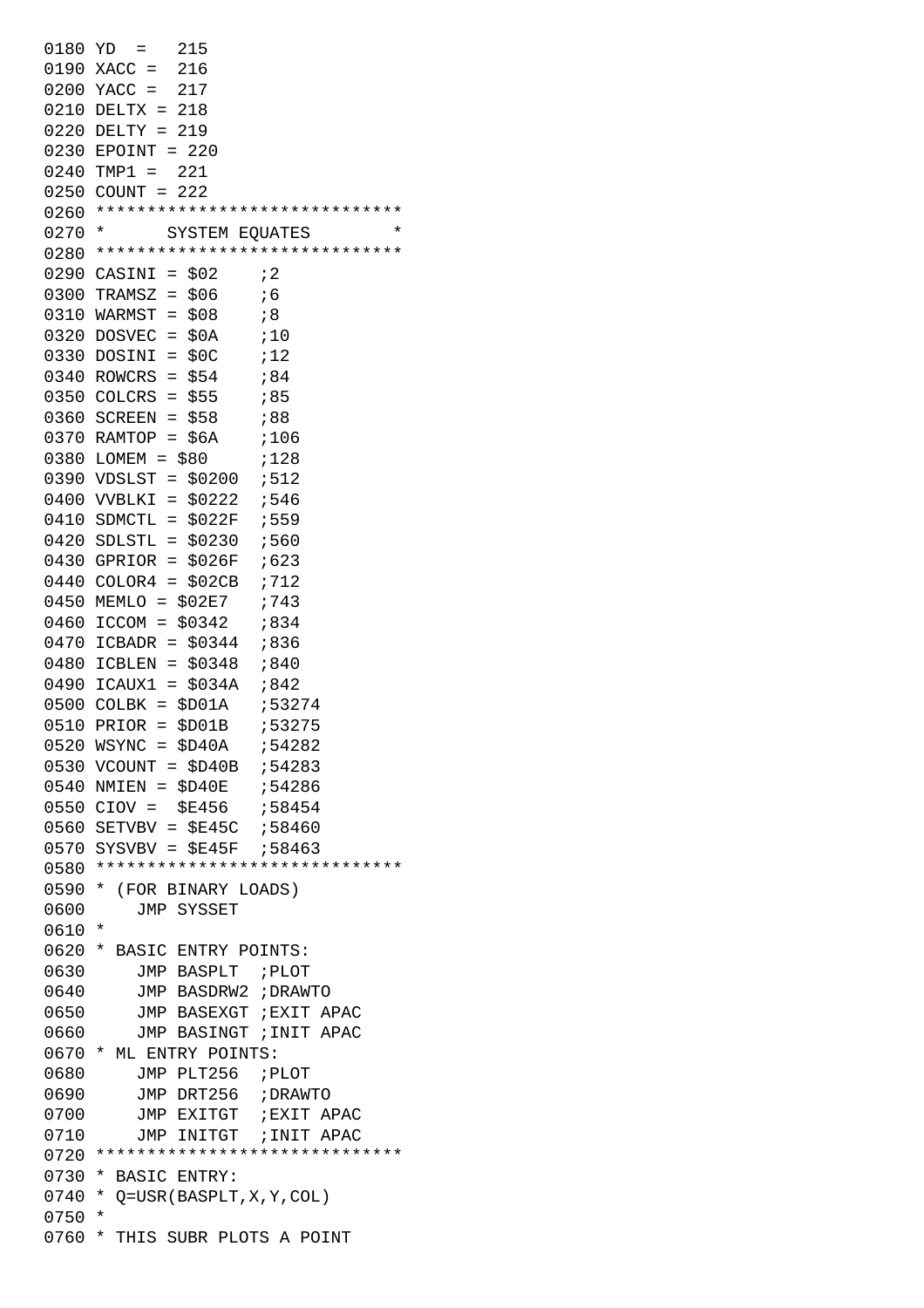```
0770 * ON THE APAC SCREEN AT THE
0780 * GIVEN X,Y POSITION USING THE
0790 * GIVEN COLOR (0-255).
0800 * REMEMBER: THERE ARE 192 LINES,
0810 * ALTERNATING LUM AND COL,
0820 * SO THE SCREEN LIMITS ARE
0830 * 80 HORIZONTAL AND 192/2=96
0840 * VERTICAL
0850 *
0860 * FIRST MAKE SURE THERE ARE 3
0870 * (NO MORE, NO LESS) ARGUMENTS
0880 *
0890 BASPLT
0900 PLA 
0910 CMP #3
0920 BEQ GETPARM
0930 JMP TRAP ; WRONG # OF ARGS
0940 GETPARM
0950 PLA ;IGNORE HI-BYTE
0960 PLA 
0970 TAX ;X-POS0980 PLA ;IGNORE HI
0990 PLA 
1000 TAY ; Y-POS
1010 PLA 
1020 PLA ;COLOR
1030 * CHECK FOR ILLEGAL PLOT
1040 JSR BOUNDCK
1050 * ML ENTRY: A=COLOR
1060 * X=X-POS
1070 * Y=Y-POS
1080 PLT256
1090 STA COLSAV ; SAVE COLOR
1100 PSAMCOL
1110 STX COLCRS ; UPDATE CURSOR
1120 STY ROWCRS
1130 * GET LO-BYTE OF SCREEN MEM PNTR
1140 LDA SCRALO,Y
1150 STA YBYT
1160 * GET HI-BYTE OF SCREEN MEM PNTR
1170 LDA SCRAHI,Y
1180 STA YBYT+1
1190 TXA 
1200 LSR A ; A = A/21210 TAY 
1220 * GET BYTE WITH PIXEL FROM THE
1230 * SCREEN CONTAINING THE LUM
1240 LDA (YBYT),Y
1250 STA T8 ;SAVE IT
1260 TXA 
1270 AND #1 ;X=1=ODD X-POS
1280 TAX ;X=0=FVEN1290 LDA T8
1300 * MASK PREVIOUS PIXEL FROM SCRN
1310 AND BITABL,X
1320 STA T8
1330 * RETRIEVE COLOR
1340 LDA COLSAV
1350 CPX #1
```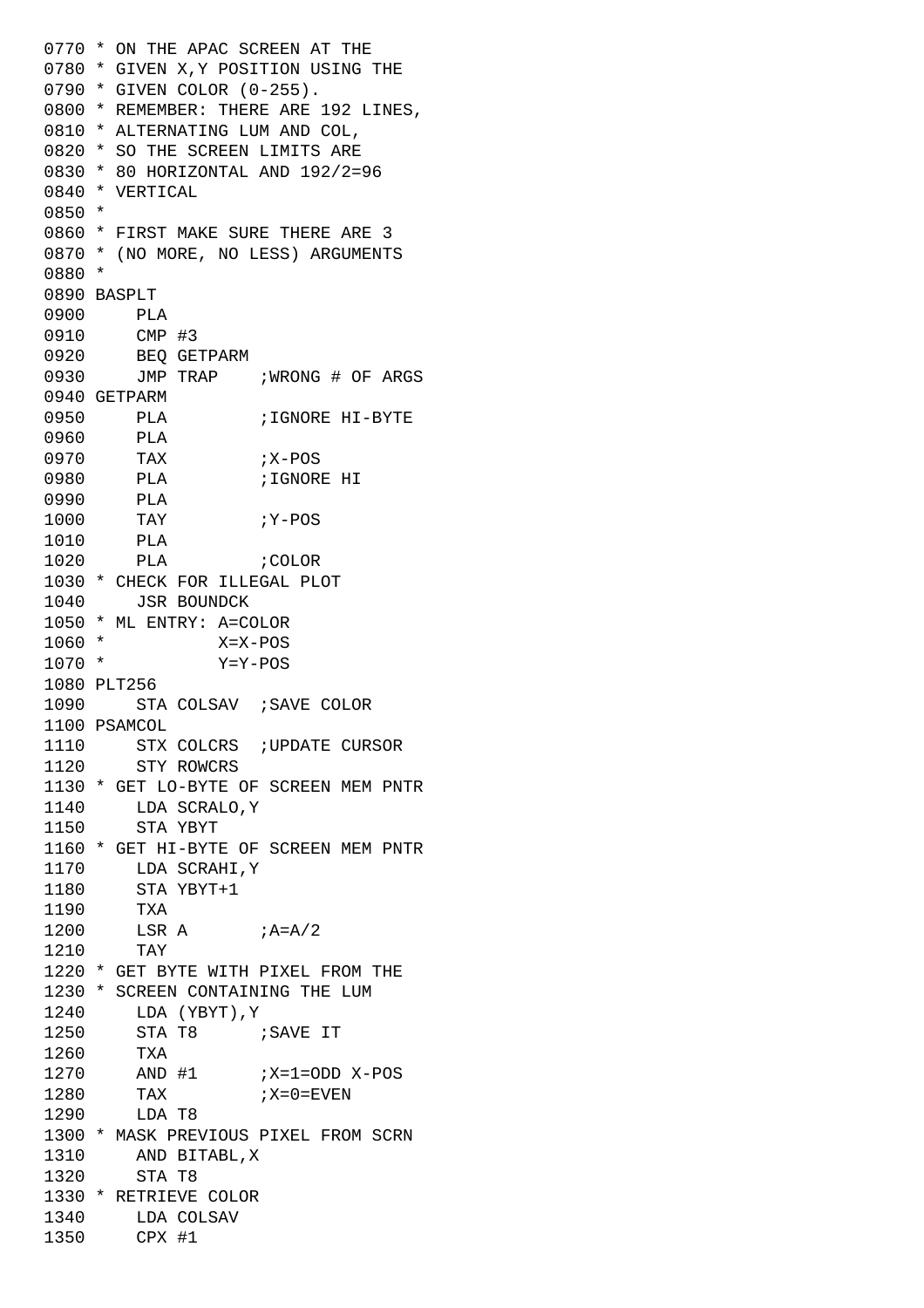1360 BNE LHNYB *;X IS EVEN* 1370 \* THIS WORKS SINCE THE LUM 1380 \* IS IN THE LOWER NYBBLE OF THE 1390 \* COLOR, AND IF X IS ODD THEN 1400 \* THE LOWER NYBBLE OF THE SCR 1410 \* BYTE WILL CONTAIN THE PIXEL 1420 AND #\$0F 1430 JMP POKLUM 1440 \* MOVE LUM INTO HI-NYBBLE 1450 LHNYB 1460 ASL A 1470 ASL A 1480 ASL A 1490 ASL A 1500 \* POKE THE LUM BACK INTO THE SCR 1510 POKLUM 1520 ORA T8 1530 STA (YBYT),Y 1540 CLC 1550 LDA YBYT 1560 ADC #40 ;ADD 40 FOR THE 1570 STA YBYT ;NXT LINE (COLR) 1580 BCC GETCOLR 1590 INC YBYT+1 1600 \* GETS THE BYTE CONTAINING THE 1610 \* PIXEL WITH THE COLOR AND SAVE 1620 \* IN T8 1630 GETCOLR 1640 LDA (YBYT),Y 1650 AND BITABL,X 1660 STA T8 1670 LDA COLSAV 1680 CPX #1 1690 BNE CHNYB 1700 \* SINCE THE COLOR ITSELF IS IN 1710 \* THE HI-NYBBLE OF THE GIVEN 1720 \* COLOR, MOVE IT TO THE LOWER 1730 \* NYBBLE SINCE THE X-POS IS ODD 1740 **LSR** A 1750 LSR A 1760 LSR A 1770 LSR A 1780 JMP POKCOL 1790 CHNYB 1800 AND #\$F0 ; SINCE XPOS EVEN 1810 POKCOL 1820 ORA T8 1830 \* PUT IT INTO THE SCREEN 1840 STA (YBYT),Y 1850 RTS 1860 \* BIT MASKS TABLE 1870 BITABL .BYTE \$0F,\$F0 1880 \*\*\*\*\*\*\*\*\*\*\*\*\*\*\*\*\*\*\*\*\*\*\*\*\*\*\*\*\*\* 1890 \* BASIC ENTRY: 1900 \* Q=USR(BASDRW2,X,Y,COL) 1910 \* 1920 \* THIS SUBR DRAWS A LINE FROM 1930 \* THE CURRENT CURSOR POSITION 1940 \* TO THE GIVEN X,Y USING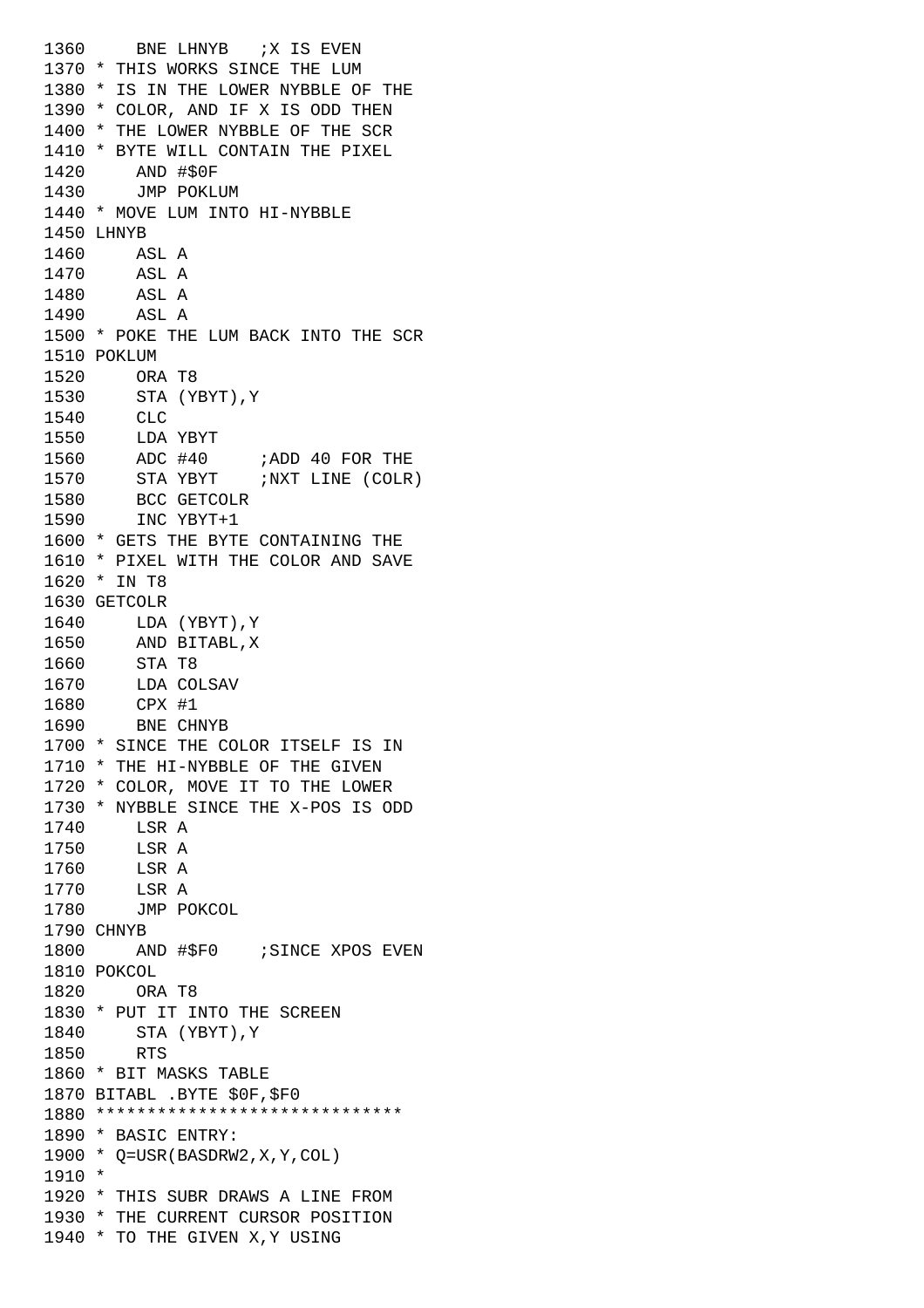```
1950 * THE GIVEN COLOR
1960 *
1970 * FIRST MAKE SURE THERE ARE 3
1980 * (NO MORE, NO LESS) ARGUMENTS
1990 *
2000 BASDRW2
2010 PLA 
2020 CMP #3
2030 BEQ GETARGS
2040 JMP TRAP ;WRONG # OF ARGS
2050 GETARGS
2060 PLA 
2070 PLA 
2080 TAX ;DEST-X
2090 PLA 
2100 PLA 
2110 TAY ;DEST-Y
2120 LDA COLCRS ;CURSOR X-POS
2130 STA FX ; FROM-X
2140 LDA ROWCRS ;CURSOR Y-POS
2150 STA FY ;FROM-Y
2160 PLA 
2170 PLA 
2180 * CHECK FOR ILLEGAL DRAWTO
2190 JSR BOUNDCK
2200 * ML ENTRY: A=COLOR
2210 * X=DEST-X
2220 * Y=DEST-Y
2230 DRT256
2240 STX TMP1 ; SAVE X
2250 STY YD : SAVE Y
2260 * PLOT THE DESTINATION PIXEL
2270 JSR PLT256
2280 LDY YD ;RESTORE Y
2290 * LOOP TO SET XD,YD,XACC,YACC,
2300 * DELTX,DELTY TO 0
2310 LDX #6
2320 LDA #0
2330 POKZ0
2340 STA XD-1,X
2350 DEX 
2360 BNE POKZ0
2370 * THE FOLLOWING ROUTINE IS BASED
2380 * ON THE VECTOR ROUTINE PRINTED
2390 * IN ANALOG, ISSUE #18, IN THE
2400 * "BASIC TRAINING" COLUMN BY
2410 * TOM HUDSON
2420 * INIT THE X VARIABLES
2430 LDX TMP1
2440 CPX FX
2450 BEQ SGNY
2460 BCC NEGXD
2470 TXA ;DELTX=TX-FX
2480 SBC FX ; CARRY WAS SET
2490 INC XD ;XD=1
2500 BNE SAVDLX ;ALWAYS
2510 NEGXD
2520 DEC XD ; XD=-1 ($FF)
2530 STX TMP1
```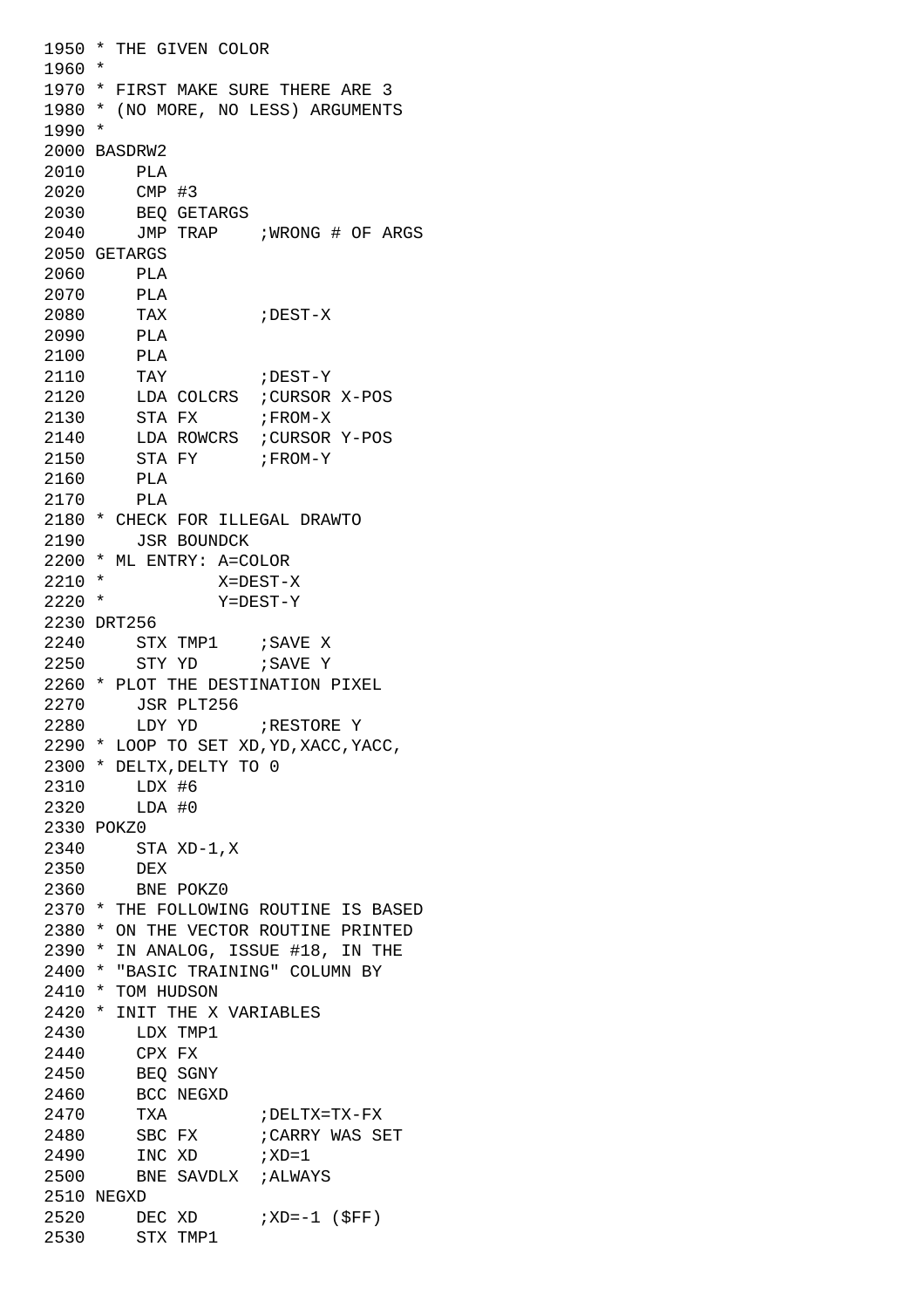2540 LDA FX ;DELTX=FX-TX 2550 SEC 2560 SBC TMP1 2570 SAVDLX 2580 STA DELTX 2590 \* INIT THE Y VARIABLES 2600 SGNY 2610 CPY FY 2620 BEQ INTCNT 2630 BCC NEGY 2640 TYA ;DELTY=YD-FY 2650 SBC FY ; CARRY WAS SET 2660 INC YD ;YD=1 2670 BNE SAVDLY ;ALWAYS 2680 NEGY 2690 DEC YD ; YD=-1 (\$FF) 2700 STY TMP1 2710 LDA FY ;DELTY=FY-TY 2720 SEC 2730 SBC TMP1 2740 SAVDLY 2750 STA DELTY 2760 INTCNT 2770 LDA DELTX 2780 CMP DELTY 2790 BCC XLTY 2800 STA YACC 2810 BCS INTEPT ;ALWAYS 2820 \* (X LESS THAN Y) 2830 XLTY 2840 LDA DELTY 2850 STA XACC 2860 INTEPT 2870 STA COUNT 2880 STA EPOINT 2890 LSR XACC ; XACC=XACC/2 2900 LSR YACC ; YACC=YACC/2 2910 \* EXIT IF DESTINATION X,Y 2920 \* SAME AS CURRENT X,Y 2930 LDA COUNT 2940 BEQ EXDRT 2950 \* 2960 \* THE MAIN LOOP! 2970 XCALC 2980 LDA XACC ; CHANGE X 2990 CLC 3000 ADC DELTX 3010 STA XACC 3020 CMP EPOINT 3030 BCC YCALC 3040 SBC EPOINT ;CARRY WAS SET 3050 STA XACC 3060 LDA FX 3070 CLC 3080 ADC XD 3090 STA FX 3100 YCALC 3110 LDA YACC ; CHANGE Y 3120 CLC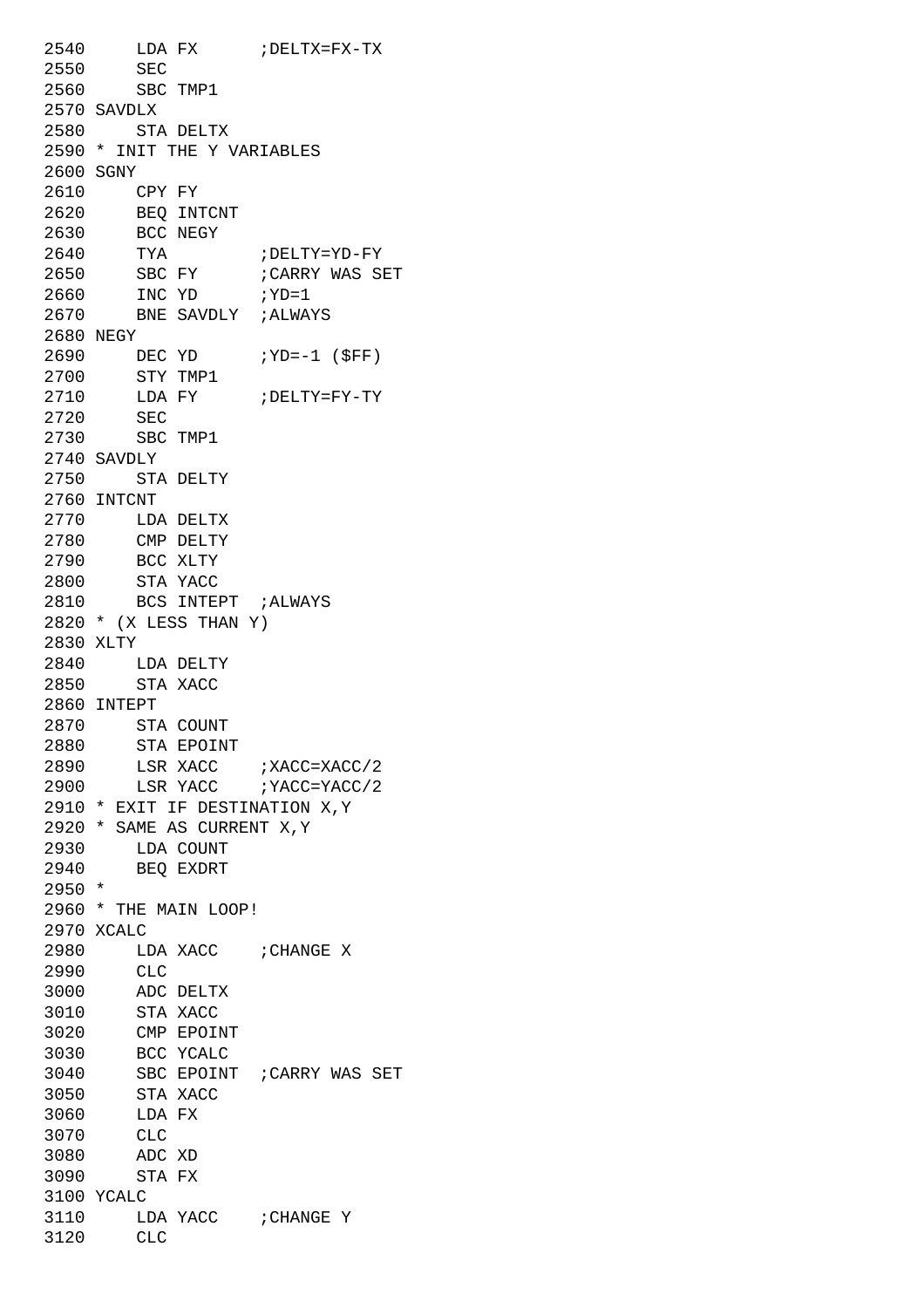3130 ADC DELTY 3140 STA YACC 3150 CMP EPOINT 3160 BCC PLIT 3170 SBC EPOINT ;CARRY WAS SET 3180 STA YACC 3190 LDA FY 3200 CLC 3210 ADC YD 3220 STA FY 3230 \* PLOT THE CALCULATED POINT 3240 PLIT 3250 LDX FX 3260 LDY FY 3270 JSR PSAMCOL ;PLOT SAME COLOR 3280 DEC COUNT 3290 BNE XCALC ;DO MORE POINTS 3300 EXDRT 3310 RTS 3320 \*\*\*\*\*\*\*\*\*\*\*\*\*\*\*\*\*\*\*\*\*\*\*\*\*\*\*\*\*\* 3330 \* BASIC ENTRY: 3340 \* Q=USR(BASEXGT) 3350 \* 3360 \* THIS SUBR RESTORES THE SCREEN 3370 \* TO GRAPHICS 0 AND RESETS OS 3380 \* INTERRUPT POINTERS, ETC. 3390 \* IT STILL PROTECTS APAC 3400 \* 3410 BASEXGT 3420 PLA 3430 BEQ EXITGT ;NO PARAMETERS! 3440 JMP TRAP 3450 \* ML ENTRY: 3460 \* (REGISTERS IGNORED) 3470 EXITGT 3480 LDA VCOUNT ;MAKE SURE 3490 CMP #64 ; WE AREN'T NEAR 3500 BCS EXITGT ;A VBI 3510 LDA SAVVBI ;RESTORE OS VBI 3520 STA VVBLKI 3530 LDA SAVVBI+1 3540 STA VVBLKI+1 3550 \* 3560 LDA #64 3570 STA NMIEN ;NO DLI'S 3580 LDX #\$00 ;IOCB 0 3590 LDA #\$0C ;CLOSE 3600 STA ICCOM 3610 JSR CIOV ;GO DO IT 3620 \* 3630 LDX #\$00 ;IOCB 0 3640 STX ICAUX1+1 3650 LDA #\$03 ;OPEN 3660 STA ICCOM 3670 \* POINT TO "E:", BELOW 3680 LDA # <SCRDEV 3690 STA ICBADR 3700 LDA # >SCRDEV 3710 STA ICBADR+1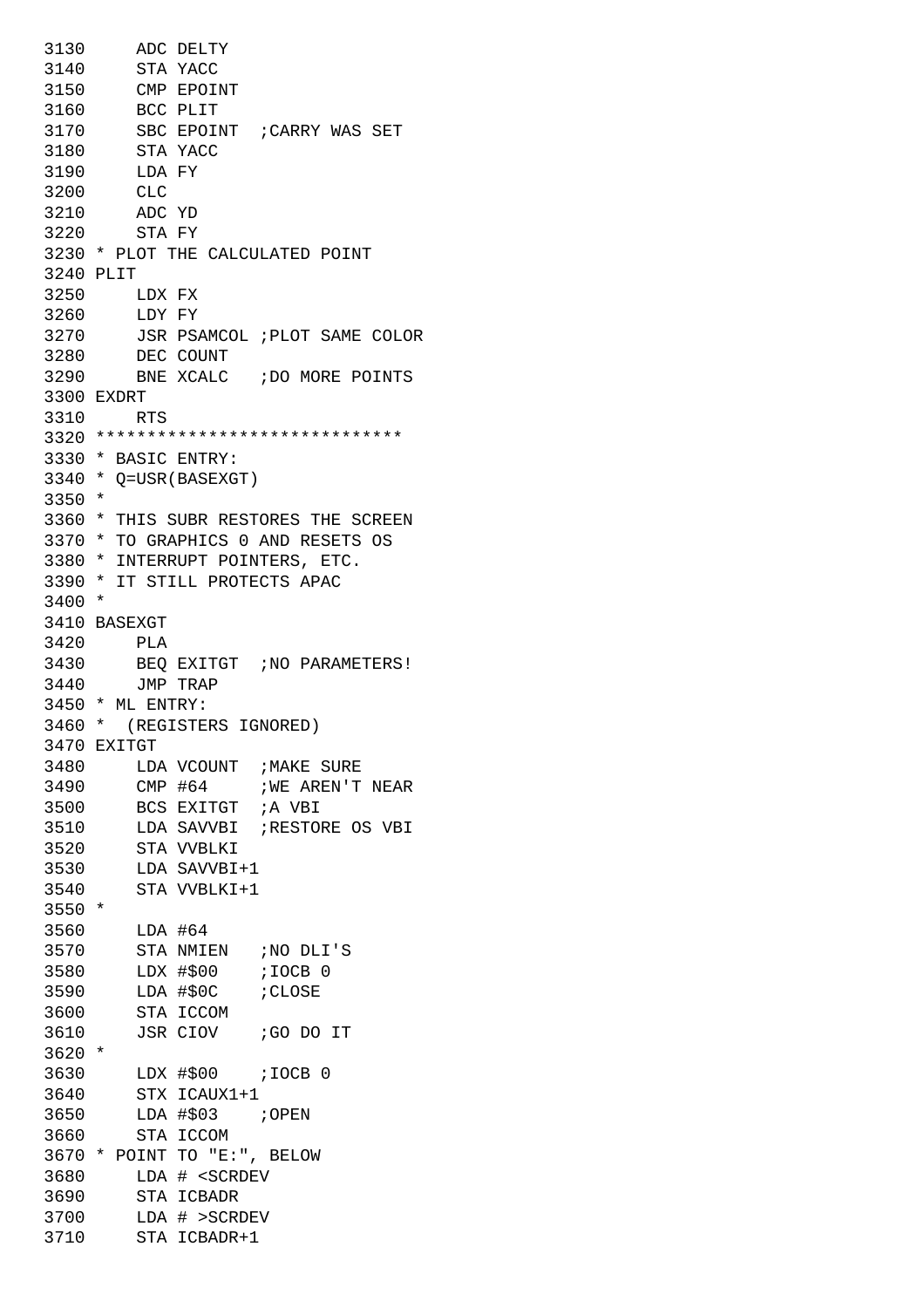```
3720 LDA #$0C ;READ/WRITE
3730 STA ICAUX1
3740 JSR CIOV ;GO DO IT
3750 *
3760 LDA #$7F
3770 STA NMIEN ;NORML INTRUPTS
3780 * PROTECT APAC BY MOVING THE
3790 * BASIC AND OS POINTERS UP
3800 SETMEM
3810 LDA # <ENDAPAC ;LO-BYTE
3820 STA MEMLO
3830 STA LOMEM
3840 LDA # >ENDAPAC ;HI-BYTE
3850 STA MEMLO+1
3860 STA LOMEM+1
3870 RTS 
3880 SAVVBI .BYTE 0,0
3890 SCRDEV .BYTE "E:"
3900 ******************************
3910 * BASIC ENTRY:
3920 * Q=USR(BASINGT)
3930 *
3940 * THIS SUBR SETS UP THE SPECIAL
3950 * APAC SCREEN WITH ALTERNATING
3960 * LINES OF LUMINANCE AND COLOR
3970 *
3980 BASINGT
3990 PLA 
4000 BEQ INITGT ;ZERO ARGS
4010 JMP TRAP
4020 * ML ENTRY:
4030 * (REGISTERS IGNORED)
4040 INITGT
4050 LDA #0
4060 STA SDMCTL ;DISABLE SCR
4070 STA NMIEN ;NO INTERRUPTS
4080 STA ROWCRS ;CURSOR=(0,0)
4090 STA COLCRS
4100 STA COLCRS+1
4110 STA COLOR4 ;BAKGRND=BLACK
4120 STA COLSAV ;DEFAULT COL=0
4130 STA YBYT ;MY POINTR TO DL
4140 STA SDLSTL ;OS POINTR TO DL
4150 TAY ;Y=04160 LDA RAMTOP ;HI-BYTE OF
4170 SEC ; DLIST ADR=
4180 SBC #32 ; RAMTOP-32
4190 STA YBYT+1
4200 STA SDLSTL+1
4210 * CREATE THE DISPLAY LIST
4220 *
4230 * THE APAC DISPLAY LIST IS MUCH
4240 * THE SAME AS A GRAPHICS 8 DL
4250 * EXCEPT THERE ARE DLI'S ON
4260 * EVERY LINE, INCL THE LAST
4270 * BLANK SCAN LINE AT TOP OF THE
4280 * SCREEN
4290 LDA #112 ;CMD, 8 BLNK LNS
4300 NXTBNK
```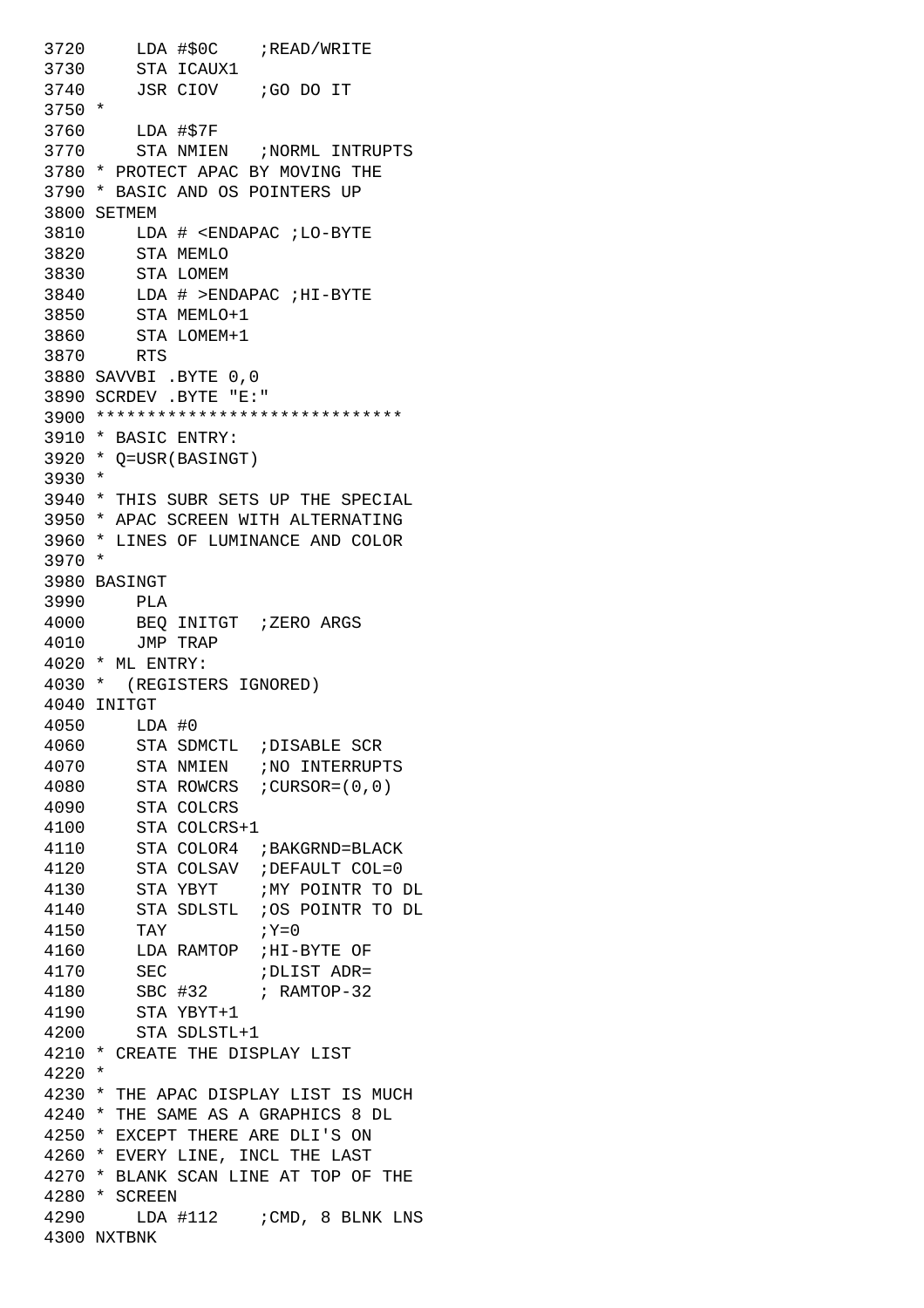4310 STA (YBYT),Y 4320 INY 4330 CPY #3 4340 BNE NXTBNK 4350 LDA #\$90 ;8 BLNKS+DLI 4360 STA (YBYT),Y 4370 LDA #\$CF ;MODE 15+DLI+LMS 4380 INY ;Y=4 4390 STA (YBYT),Y  $4400$  LDA #0 ; LO-BYTE, SCRN 4400  $LDA #0$   $iLO=$ <br>4410  $iY=5$ 4420 STA (YBYT),Y 4430 STA SCREEN 4440 LDX YBYT+1 ;HI-BYTE OF SCRN 4450 INX ;IS RAMTOP-31 4460 TXA 4470 STA SCREEN+1 4480 INY ;Y=6 4490 STA (YBYT),Y 4500 INY ;Y=7 4510 LDA #\$8F ;ANTIC 15+DLI 4520 NXANTLN 4530 STA (YBYT),Y 4540 INY 4550 CPY #200 4560 BNE NXANTLN 4570 LDY #102 ;102TH BYTE, DL 4580 LDA #\$CF ;MODE 15+DLI+LMS 4590 STA (YBYT),Y  $4600$  LDA  $#0$  ; ADR OF 2ND HALF 4610 INY ;OF SCRN IS: 4620 STA (YBYT),Y 4630 LDA RAMTOP ;(RAMTOP-16)\*256 4640 SEC 4650 SBC #16 4660 INY ;Y=104 4670 STA (YBYT),Y 4680 LDY #200 4690 LDA #65 4700 STA (YBYT),Y 4710 INY ;Y=201 4720 LDA #0 ;LO-BYTE, ADR DL 4730 STA (YBYT),Y 4740 INY ;Y=202 4750 LDA YBYT+1 ;HI-BYTE, ADR DL 4760 STA (YBYT),Y 4770 \* CLEAR OUT SCREEN MEMORY 4780 CLRSCR 4790 LDA SCREEN 4800 STA ZTEMP 4810 LDA SCREEN+1 4820 STA ZTEMP+1 4830 CLC 4840 ADC #30 ;LAST PAGE OF 4850 STA TMP1 ;MEM TO CLEAR+1 4860 SPAGE 4870 LDY #0 4880 TYA ;A=0 4890 ZERSB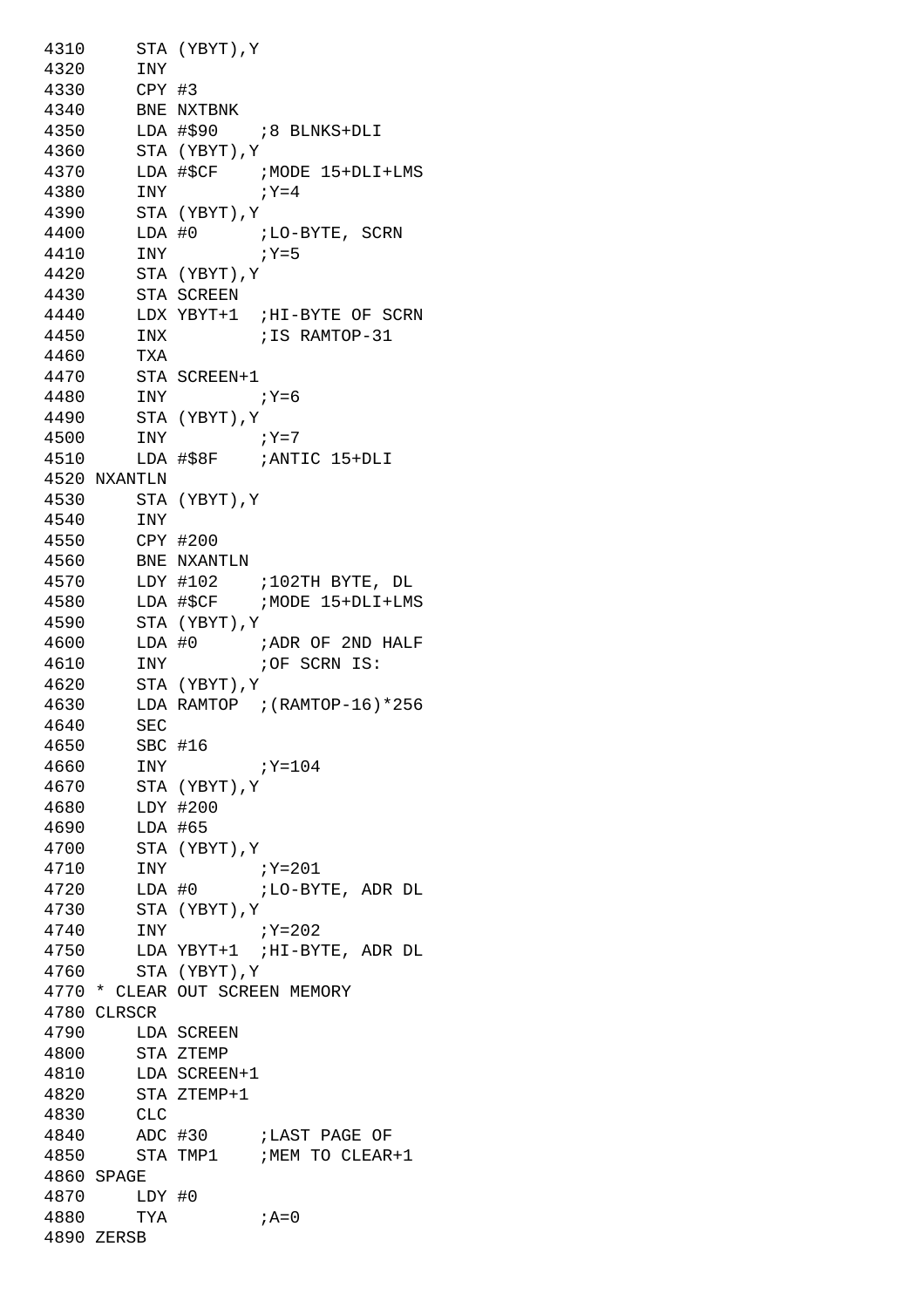4900 STA (ZTEMP),Y 4910 DEY 4920 BNE ZERSB 4930 INC ZTEMP+1 4940 LDA ZTEMP+1 4950 CMP TMP1 ;END? 4960 BCC SPAGE ;NOPE 4970 \* INITIALIZE THE TABLE 4980 \* OF ADDRESSES THAT POINT TO THE 4990 \* 96 APAC SCREEN LINES 5000 LDA SCREEN+1 5010 STA ZTEMP+1 ;HI-BYTE 5020 LDY #\$00 5030 NXTLN80 5040 LDA ZTEMP ;SAVE LO 5050 STA SCRALO,Y 5060 LDA ZTEMP+1 ;SAVE HI 5070 STA SCRAHI,Y 5080 CLC 5090 LDA ZTEMP 5100 ADC #80 ;80 BYTES PER 5110 STA ZTEMP ; APAC LINE 5120 BCC NXTY 5130 INC ZTEMP+1 5140 NXTY 5150 INY 5160 CPY #96 ;96 LINES TO DO 5170 BNE NXTLN80 5180 LDA VVBLKI ;SAVE THE OS VBI 5190 STA SAVVBI 5200 LDA VVBLKI+1 5210 STA SAVVBI+1 5220 \* POINT TO THE APAC IMM VBI 5230 LDA #6 ;STAGE 1 VBI 5240 LDX # >IVBI ;HI-BYTE 5250 LDY # <IVBI ;LO-BYTE 5260 JSR SETVBV ;SET IT 5270 \* POINT TO THE FIRST DLI 5280 LDA # <DLI1 5290 STA VDSLST 5300 LDA # >DLI1 5310 STA VDSLST+1 5320 LDA #\$40 ;GRAPHICS 9 5330 STA GPRIOR 5340 LDA #\$C0 ;ALL INTERRUPTS 5350 STA NMIEN 5360 LDA #34 5370 STA SDMCTL ; SCREEN ON 5380 LEAVE 5390 RTS 5400 \*\*\*\*\*\*\*\*\*\*\*\*\*\*\*\*\*\*\*\*\*\*\*\*\*\*\*\*\*\* 5410 \* THE RESET HANDLER: 5420 \* THE JSR \$FFFF WILL POINT TO 5430 \* DOS AFTER LOADING APAC 5440 \* (SEE SYSSET, BELOW) 5450 \* 5460 WRMSTRT 5470 JSR \$FFFF 5480 \* POINT THE OS RESET VECTORS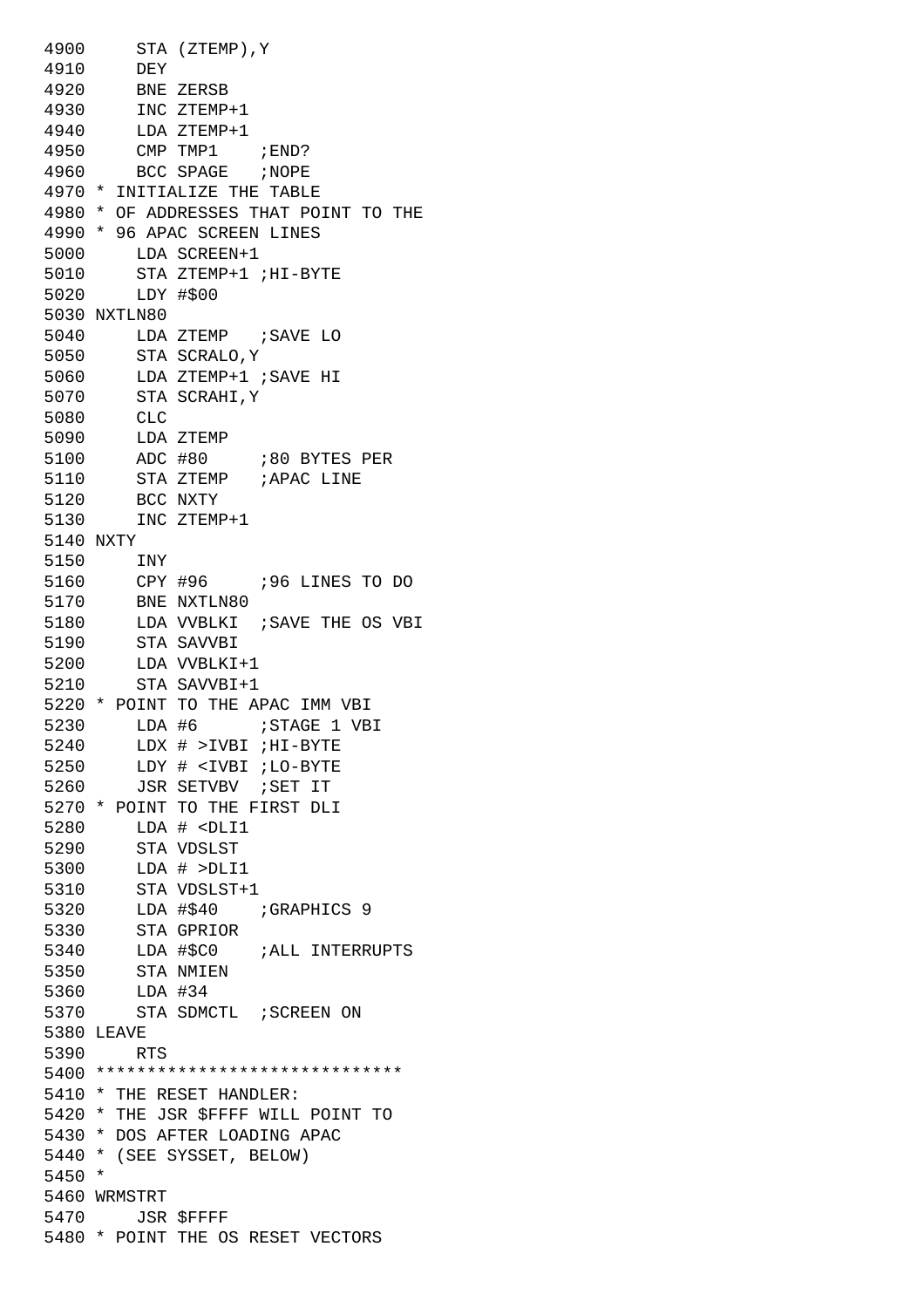```
5490 * TO WRMSTRT
5500 SETVEC
5510 LDA # <WRMSTRT ;LO-BYTE
5520 STA DOSINI
5530 STA CASINI
5540 LDA # >WRMSTRT ;HI-BYTE
5550 STA DOSINI+1
5560 STA CASINI+1
5570 * GO SET THE LOMEM POINTERS
5580 JMP SETMEM
5590 ******************************
5600 * MAKE SURE X<80 AND Y<96
5610 *
5620 BOUNDCK
5630 CPX #80
5640 BCC CKYPOS
5650 BCS ERRBND ;X>79, EXIT APAC
5660 CKYPOS
5670 CPY #96
5680 BCC LEAVE ;ALL'S WELL
5690 ERRBND
5700 PLA ;Y>95, SO PULL
5710 PLA ;JSR TO BOUNDCK
5720 RTS ;EXIT APAC
5730 ******************************
5740 * PULL OFF EXCESS ARGUMENTS
5750 *
5760 TRAP
5770 TAX 
5780 BEQ EXTRAP ;NO ARGS TO PULL
5790 DELARG
5800 PLA ;PULL HI
5810 PLA ;PULL LO
5820 DEX 
5830 BNE DELARG ;DO MORE ARGS
5840 EXTRAP
5850 RTS 
5860 ******************************
5870 * APAC'S IMM MODE VBI KEEPS
5880 * EVERYTHING TIMED RIGHT
5890 *
5900 IVBI
5910 PHA ; SAVE ACC.
5920 LDA #$C0 ;ENABLE
5930 STA NMIEN ;ALL INTERRUPTS
5940 LDA # <DLI1 ;POINT TO
5950 STA VDSLST ;FIRST DLI
5960 STA COLOR4 ;BACKGRND=BLACK
5970 PLA ;RESTORE ACC.
5980 JMP SYSVBV ;DO OS IMM VBI
5990 ******************************
6000 * THE DLI'S TOGGLE- I.E. THEY
6010 * APPEAR EVERY OTHER LINE,
6020 * ALTERNATING GRAPHICS 9 & 11
6030 *
6040 DLI1
6050 PHA ; SAVE ACC.
6060 LDA # <DLI2
6070 STA VDSLST ;POINT TO DLI2
```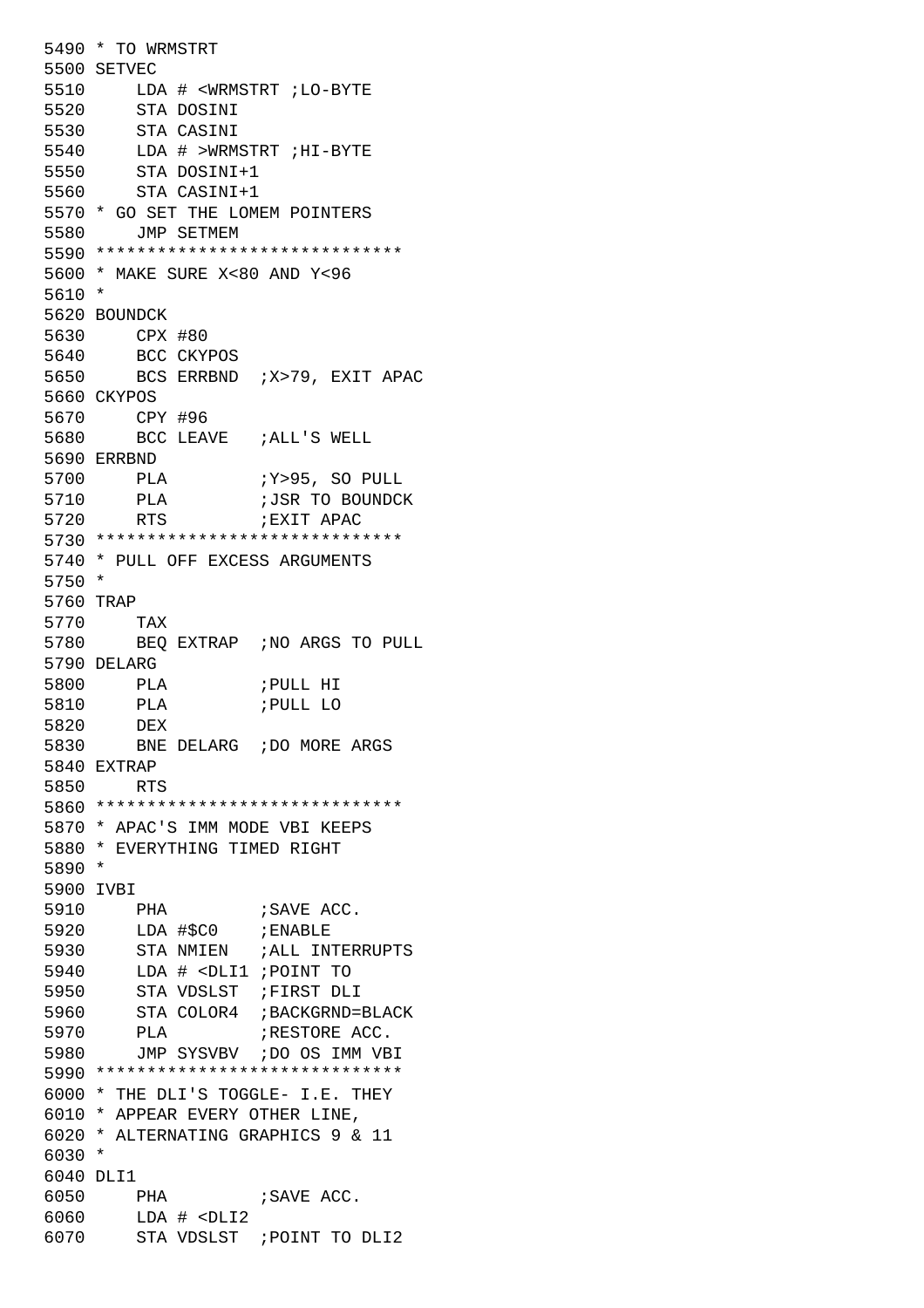6080 LDA #\$40 6090 STA WSYNC 6100 STA PRIOR ;GRAPHICS 9 6110 PLA ;RESTORE ACC. 6120 RTI 6130 DLI2 6140 PHA ; SAVE ACC. 6150 LDA # <DLI1 6160 STA VDSLST ;POINT TO DLI1 6170 LDA #\$C0 6180 STA WSYNC 6190 STA PRIOR ;GRAPHICS 11 6200 PLA ;RESTORE ACC. 6210 RTI 6220 \*\*\*\*\*\*\*\*\*\*\*\*\*\*\*\*\*\*\*\*\*\*\*\*\*\*\*\*\*\* 6230 SCRALO \*= \*+96 6240 SCRAHI \*= \*+96 6250 ENDAPAC =  $*$ 6260 \*\*\*\*\*\*\*\*\*\*\*\*\*\*\*\*\*\*\*\*\*\*\*\*\*\*\*\*\*\* 6270 \* SYSSET INITIALIZES WRMSTRT 6280 \* (POINTS A JSR THERE TO DOS) 6290 \* ALSO JSR'S TO SETVEC 6300 \* WHICH INITS APAC'S RESET TRAP 6310 \* AND SELF-PROTECTION 6320 \* 6330 \*= \$4000 6340 SYSSET 6350 LDA DOSINI ;MODIFY CODE 6360 STA WRMSTRT+1 ; IN SUBR 6370 LDA DOSINI+1 ; WARMSTRT 6380 STA WRMSTRT+2 6390 JSR SETVEC 6400 LDA TRAMSZ ;IF 1, CART IN 6410 BNE GOCART 6420 RTS ;(NO CARTRIDGE) 6430 GOCART 6440 LDA #0 6450 STA WARMST ;DO A WARMSTART 6460 JMP \$A000 ;TO CARTRIDGE 10 \*\*\*\*\*\*\*\*\*\*\*\*\*\*\*\*\*\*\*\*\*\*\*\*\*\*\*\* 20 \* APAC KAL DEMO, V2.0 \* 30 \* CREATED BY THOMAS TANIDA \* 40 \* FIRST STARTED: 1/31/87 \* 50 \* LAST REVISED: 2/7/87 \* 60 \*\*\*\*\*\*\*\*\*\*\*\*\*\*\*\*\*\*\*\*\*\*\*\*\*\*\*\* 70 \*= \$6000 80 .OPT NO EJECT 90 .TAB 8,12,30 0100 \*\*\*\*\*\*\*\*\*\*\*\*\*\*\*\*\*\*\*\*\*\*\*\*\*\*\*\*\*\*\*\* 0110 ZTEMP = \$80 0120 DLE = \$82 0130 COLOR = \$84 0140 COORDS = \$85 0150 DLTX = \$89 0160 OFFX = \$8D 0170 PNTPOS = \$96 0180 TEMP = \$A0 0190 STORE = \$B0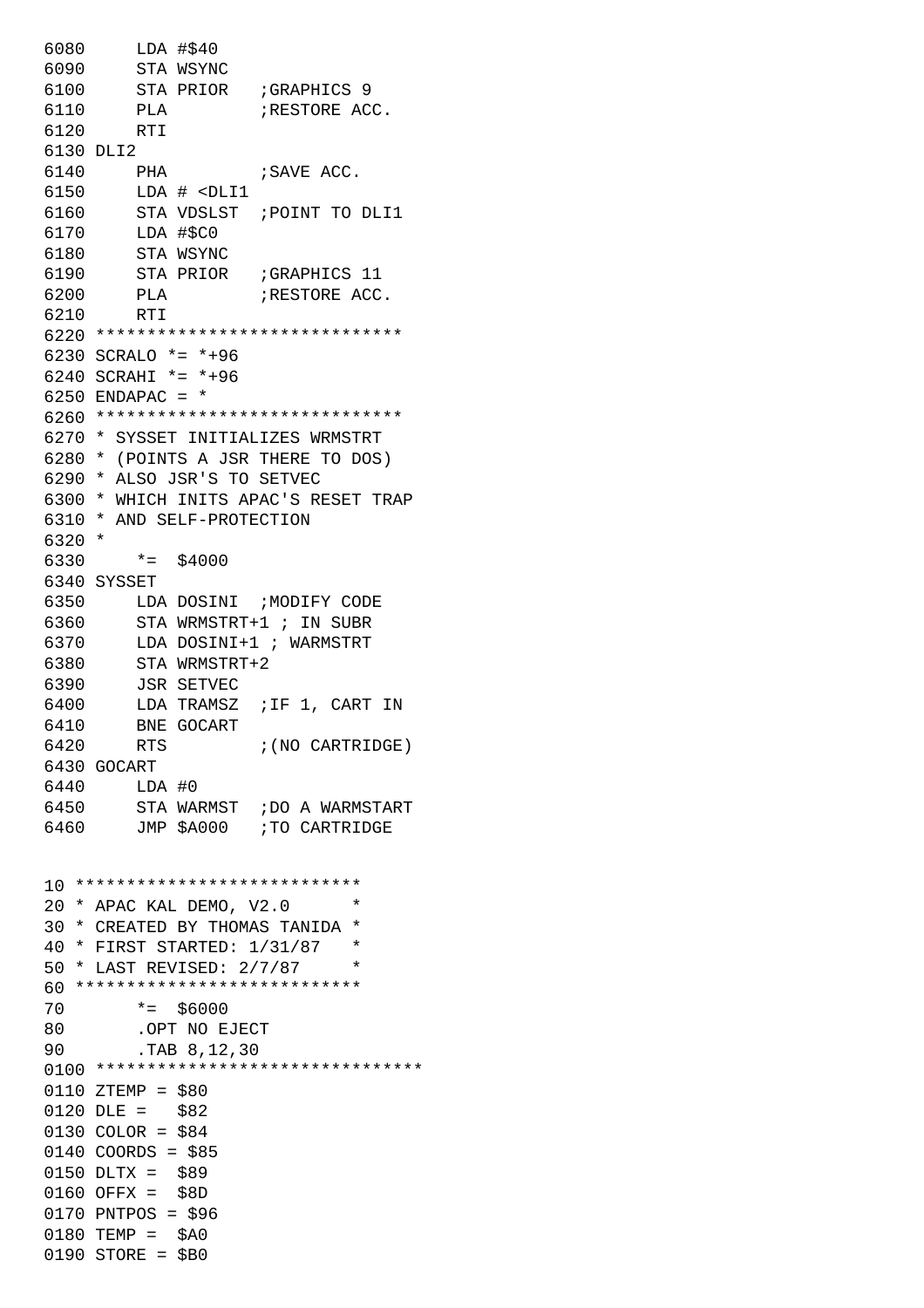$0200 *$ 0210 \* SYSTEM EQUATES 0220 \* 0230 KEYDEL = \$02F1 ;753 0240 KEYPRS =  $$02FC$  ;754 0250 CONSOL = \$D01F ;53279 0260 RANDOM = \$D20A ;53770 0270 \* 0280 \* APAC SYS EQUATES 0290 \* 0300 APACPLOT = \$230C 0310 APACDRAW = \$230F 0320 APACEXIT = \$2312 0330 APACINIT = \$2315 0340 \* 0350 \*\*\*\*\*\*\*\*\*\*\*\*\*\*\*\*\*\*\*\*\*\*\*\*\*\*\*\*\*\*\*\* 0360 STARTUP 0370 JSR APACINIT ; SET UP APAC 0380 LDX #39 ;INIT VARS 0390 STX OFFX ;OFFSETS 0400 STX OFFX+1 0410 INX 0420 STX OFFX+3 0430 \* 0440 LDA #\$00 ; ZERO OUT 0450 LDX #\$08 ; \$A5-\$AC 0460 INT0 0470 STA COORDS-1,X 0480 DEX 0490 BNE INT0 0500 STA COLOR ;1ST COLOR=BLACK 0510 LOOP 0520 LDA #\$FF ; CLEAR KEYBD REG 0530 STA KEYPRS 0540 JSR POSSET ; LINE 1 0550 JSR POSSET ; LINE 2 0560 LDA RANDOM ; GET A RAND # 0570 AND #\$1F ; FROM 0-31 0580 BNE GOMOV ;31 IN 32 0590 JSR DIRSET ;1 IN 32 0600 GOMOV 0610 JSR MAKMOV 0620 INC COLOR ; CHANGE COLOR 0630 LDA CONSOL ; GET CONSOLE KEY 0640 CMP #6 ;START PRESSED? 0650 BEQ STARTUP ; YEP- CLEAR SCR 0660 LDA KEYPRS ; GET KEY 0670 CMP #33 ; SPACE PRESSED? 0680 BEO PAUSE ; YEP- PAUSE 0690 CMP #28 ;ESC PRESSED? 0700 BNE LOOP ; NO- MAIN LOOP 0710 JMP APACEXIT 0720 \*\*\*\*\*\*\*\*\*\*\*\*\*\*\*\*\*\*\*\*\*\*\*\*\*\*\*\*\*\*\*\* 0730 PAUSE 0740 LDA KEYDEL ; WAIT FOR KEY 0750 BNE PAUSE ; TO BE RELEASED 0760 LDA #\$FF ; CLEAR KEYBD 0770 STA KEYPRS 0780 GETSPC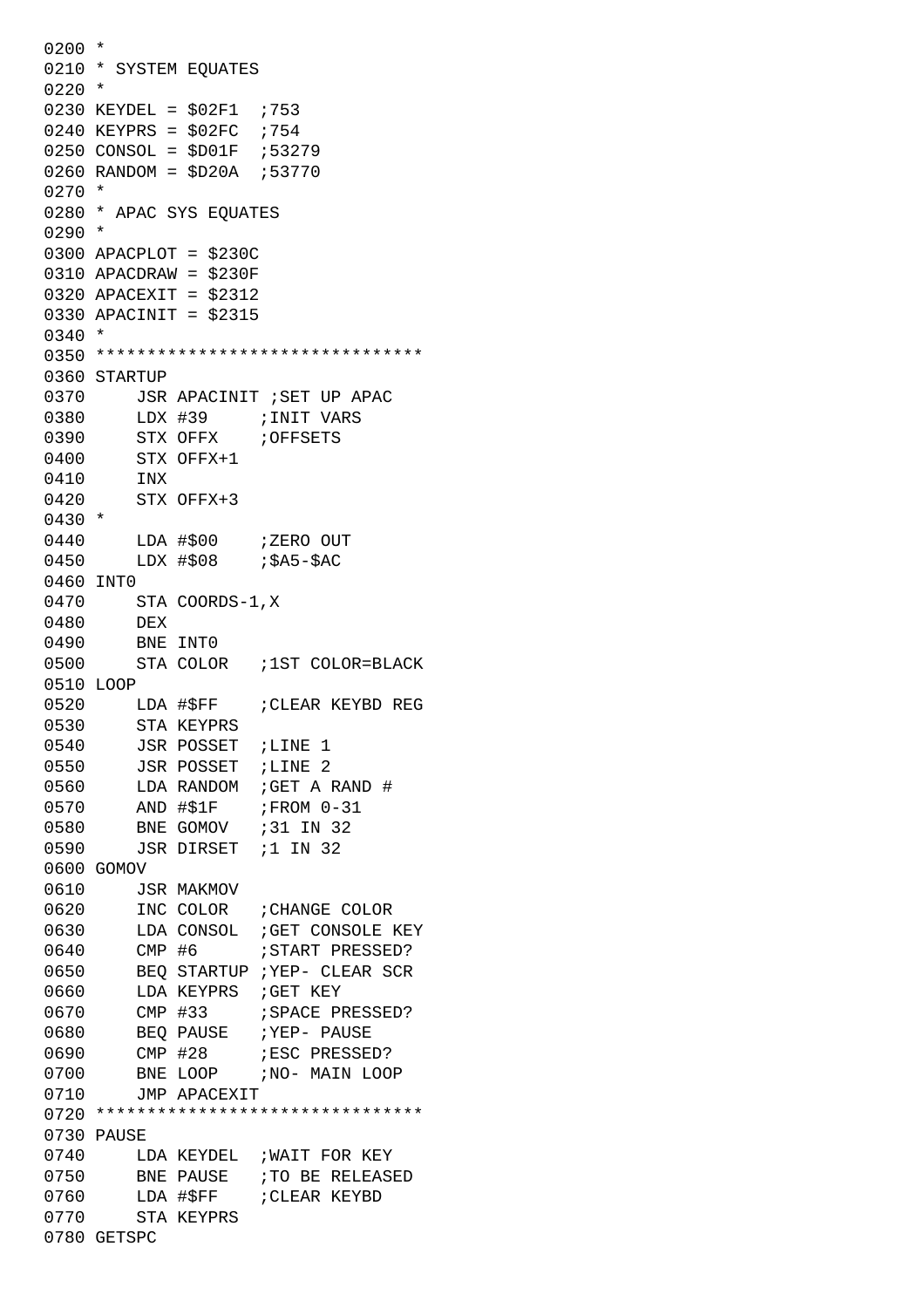0790 LDA KEYPRS ; GET KEYCODE 0800 CMP #33 ;SPACE? 0810 BNE GETSPC ; WAIT FOR SPACE 0820 JMP LOOP ; BACK TO MAIN 0830 \*\*\*\*\*\*\*\*\*\*\*\*\*\*\*\*\*\*\*\*\*\*\*\*\*\*\*\*\*\*\*\* 0840 POSSET 0850 LDX #2 0860 NXP2 0870 LDA COORDS+1,X ;ROTATE X2,Y2 0880 JSR SUB256 0890 STA COORDS+1, X 0900 DEX 0910 BNE NXP2 0920 JSR PNTSCR 0930 \* 0940 LDX #2 0950 NXP1 0960 LDA COORDS-1,X ;ROTATE X1,Y1 0970 JSR SUB256 0980 STA COORDS-1,X 0990 DEX 1000 BNE NXP1 1010 JMP PNTSCR 1020 \*\*\*\*\*\*\*\*\*\*\*\*\*\*\*\*\*\*\*\*\*\*\*\*\*\*\*\*\*\*\*\* 1030 SUB256 1040 EOR #\$FF ;ACC=256-ACC 1050 CLC 1060 ADC #1 1070 RTS 1080 \*\*\*\*\*\*\*\*\*\*\*\*\*\*\*\*\*\*\*\*\*\*\*\*\*\*\*\*\*\*\*\* 1090 \* DIRSET CHANGES THE DIRECTION 1100 \* OF THE MOVEMENT OF LINES YOU 1110 \* SEE. OTHERWISE, THE KAL WOULD 1120 \* BE REPETITIVE AND BORING. 1130 \* 1140 DIRSET 1150 LDX #4 1160 GETPLM 1170 LDA RANDOM ; GET A RANDOM # 1180 AND #\$03 ; FROM 0-3 1190 BEQ GETPLM ;BUT NOT 0 1200 SEC ; MAKE IT -1,0,1 1210 SBC #2 1220 STA DLTX-1,X ;SAVE IT 1230 DEX ;4 TIMES 1240 BNE GETPLM 1250 RTS 1260 \*\*\*\*\*\*\*\*\*\*\*\*\*\*\*\*\*\*\*\*\*\*\*\*\*\*\*\*\*\*\*\* 1270 MAKMOV 1280 LDX #4 1290 NXTPSX 1300 LDA COORDS-1, X ; GET COORD 1310 CLC 1320 ADC DLTX-1,X ;ADD -1,0 OR 1 1330 \* ESSENTIALLY THESE NEXT FEW 1340 \* LINES DO A "ACC MOD 40" 1350 \* BY SUBTRACTING 40 EACH TIME 1360 \* ACC>=40 UNTIL ACC<40 1370 \*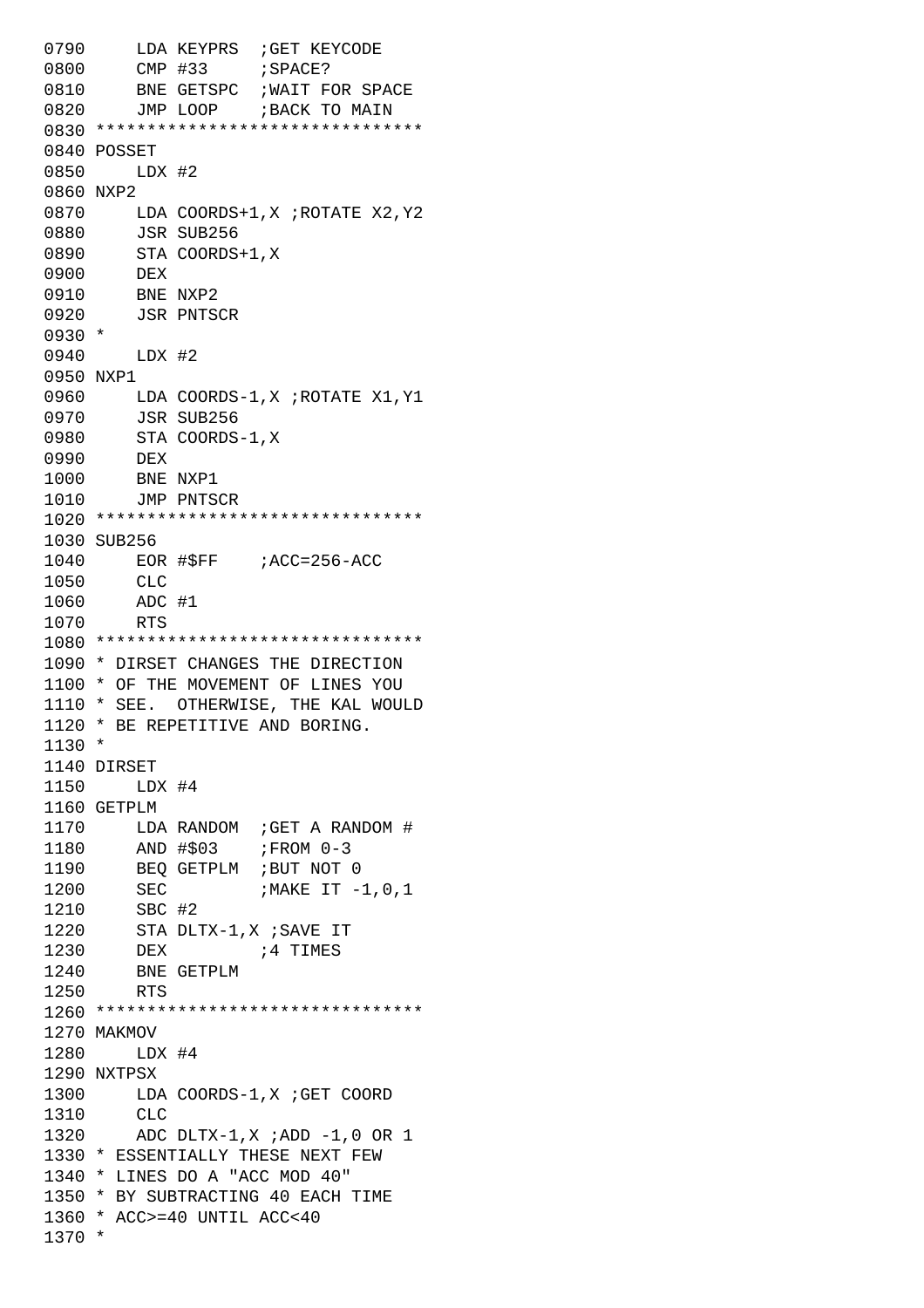1380 \* THE PURPOSE IS TO MAKE SURE 1390 \* THE COORDS DON'T GO OUTSIDE 1400 \* SCREEN LIMITS (THERE ARE 4 1410 \* QUADRANTS 40 BY 40) 1420 MOD40 1430 CMP #40 1440 BCC LT40 ;LESS THAN 40 1450 SEC 1460 SBC #40 ; A=A-40 1470 BCS MOD40 ; GO BACK 1480 LT40 1490 STA COORDS-1, X ; SAVE IT BACK 1500 DEX 1510 BNE NXTPSX ;NEXT POSITION 1520 RTS 1530 \*\*\*\*\*\*\*\*\*\*\*\*\*\*\*\*\*\*\*\*\*\*\*\*\*\*\*\*\*\*\*\* 1540 PNTSCR 1550 LDY #4 1560 NXPERM 1570 LDX OFOFF-1,Y ;ALTERNATE 1580 LDA COORDS-1,Y ;THE COORDS 1590 CLC ; PLOTTED 1600 ADC OFFX, X ; TO REFLECT 1610 LDX PNTOFF-1,Y ;IN EACH 1620 STA PNTPOS,X ;PART OF THE 1630 DEY ; SCREEN 1640 BNE NXPERM 1650 JSR PUTONSCR ;DRAW ON SCR 1660 \* 1670 LDY #4 ; SAME AS ABOVE 1680 NXCOMB 1690 LDX OFOFF+1,Y ;SEE END OF 1700 LDA COORDS-1,Y ;KAL FOR THE 1710 CLC **FREARRANGEMENT** 1720 ADC OFFX, X ; OF THE COORDS 1730 LDX PNTOFF+1,Y 1740 STA PNTPOS,X 1750 DEY 1760 BNE NXCOMB 1770 \* (FALLS THROUGH TO BELOW) 1780 \*\*\*\*\*\*\*\*\*\*\*\*\*\*\*\*\*\*\*\*\*\*\*\*\*\*\*\*\*\*\*\* 1790 PUTONSCR 1800 LDA COLOR ; GET COLOR 1810 LDX PNTPOS ;X-POS 1820 LDY PNTPOS+1 ;Y-POS 1830 JSR APACPLOT ; PLOT X1, Y1 1840 LDA COLOR ; GET COLOR 1850 LDX PNTPOS+2 ;DEST X-POS 1860 LDY PNTPOS+3 ;DEST Y-POS 1870 JSR APACDRAW ;DRAWTO X2,Y2 1880 \* 1890 LDA COLOR ; GET COLOR 1900 LDX PNTPOS+1 ;X-POS 1910 LDY PNTPOS+2 ;Y-POS 1920 JSR APACPLOT ; PLOT Y1, X2 1930 LDA COLOR ; GET COLOR 1940 LDX PNTPOS ;DEST X-POS 1950 LDY PNTPOS+3 ;DEST Y-POS 1960 JMP APACDRAW ;DRAWTO X1,Y2